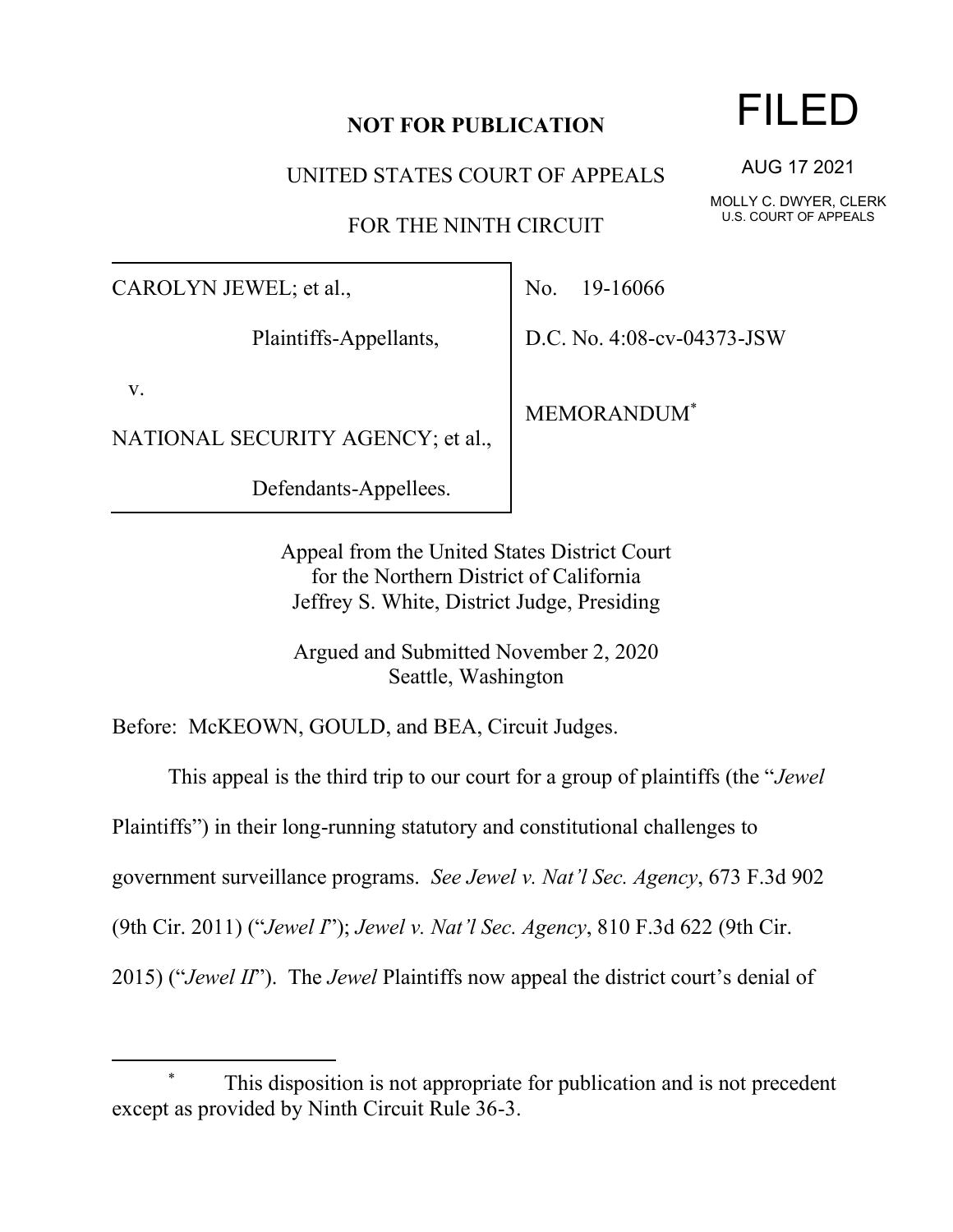their motion for partial summary judgment and grant of the government's crossmotion for partial summary judgment, as well as its subsequent grant of the government's motion for summary judgment and denial of their cross-motion to proceed to resolution on the merits. In an earlier appeal, we noted that the *Jewel* Plaintiffs might ultimately face "procedural, evidentiary and substantive barriers" to proving standing at a later stage of the litigation. *Jewel I*, 673 F.3d at 911. That prediction has now come to pass. We have jurisdiction under 28 U.S.C. § 1291, and we affirm.

We review de novo an order granting summary judgment. *Bravo v. City of Santa Maria*, 665 F.3d 1076, 1083 (9th Cir. 2011). We review for an abuse of discretion the district court's exclusion of evidence at summary judgment and will affirm "unless its evidentiary ruling was manifestly erroneous *and* prejudicial." *Orr v. Bank of Am., NT & SA*, 285 F.3d 764, 773 (9th Cir. 2002).

The *Jewel* Plaintiffs failed to set forth sufficient evidence of standing for each of their claims to survive the government's motions for summary judgment. Specifically, the *Jewel* Plaintiffs failed to set forth sufficient evidence of particularized injuries in fact—the standing element in dispute on appeal demonstrating that the government has interfered with *their* communications and communications records. *See Spokeo, Inc. v. Robins*, 136 S. Ct. 1540, 1548 (2016) ("To establish injury in fact, a plaintiff must show that he or she suffered an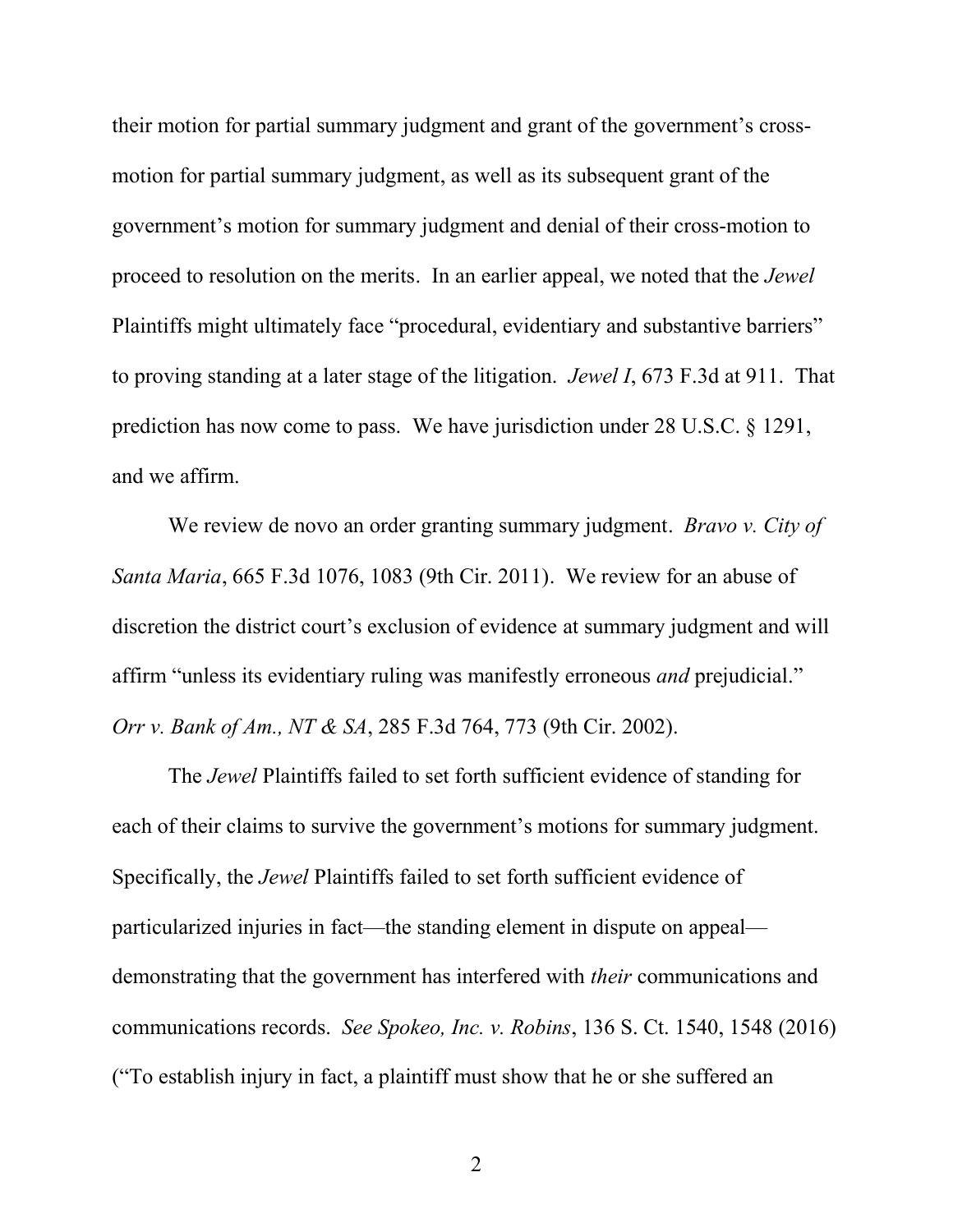invasion of a legally protected interest that is concrete and particularized and actual or imminent, not conjectural or hypothetical." (internal quotation marks and citation omitted)).

Their argument that, pursuant to the procedures set forth in 50 U.S.C. § 1806(f), they may use classified evidence to establish their standing ignores the fact that it is *their* "burden to prove their standing *by pointing to specific facts*," which they have failed to do here. *Clapper v. Amnesty Int'l USA*, 568 U.S. 398, 412 n.4 (2013) (emphasis added); *see also TransUnion LLC v. Ramirez*, 141 S. Ct. 2190, 2207 (2021) ("As the party invoking federal jurisdiction, the plaintiffs bear the burden of demonstrating that they have standing.").

Because the *Jewel* Plaintiffs "failed to establish the existence of an element essential to [their] case on which [they] will bear the burden of proof at trial," the district court properly granted summary judgment to the government on all claims. *Triton Energy Corp. v. Square D Co.*, 68 F.3d 1216, 1222 (9th Cir. 1995); *see also Celotex Corp. v. Catrett*, 477 U.S. 317, 322–23 (1986).

The district court did not abuse its discretion in excluding evidence at summary judgment. *See Orr*, 285 F.3d at 773. But even assuming it did so, any such error was not prejudicial, because even considering the excluded evidence, the *Jewel* Plaintiffs have failed to set forth sufficient evidence of standing. The district court also did not abuse its discretion in denying the *Jewel* Plaintiffs'

3